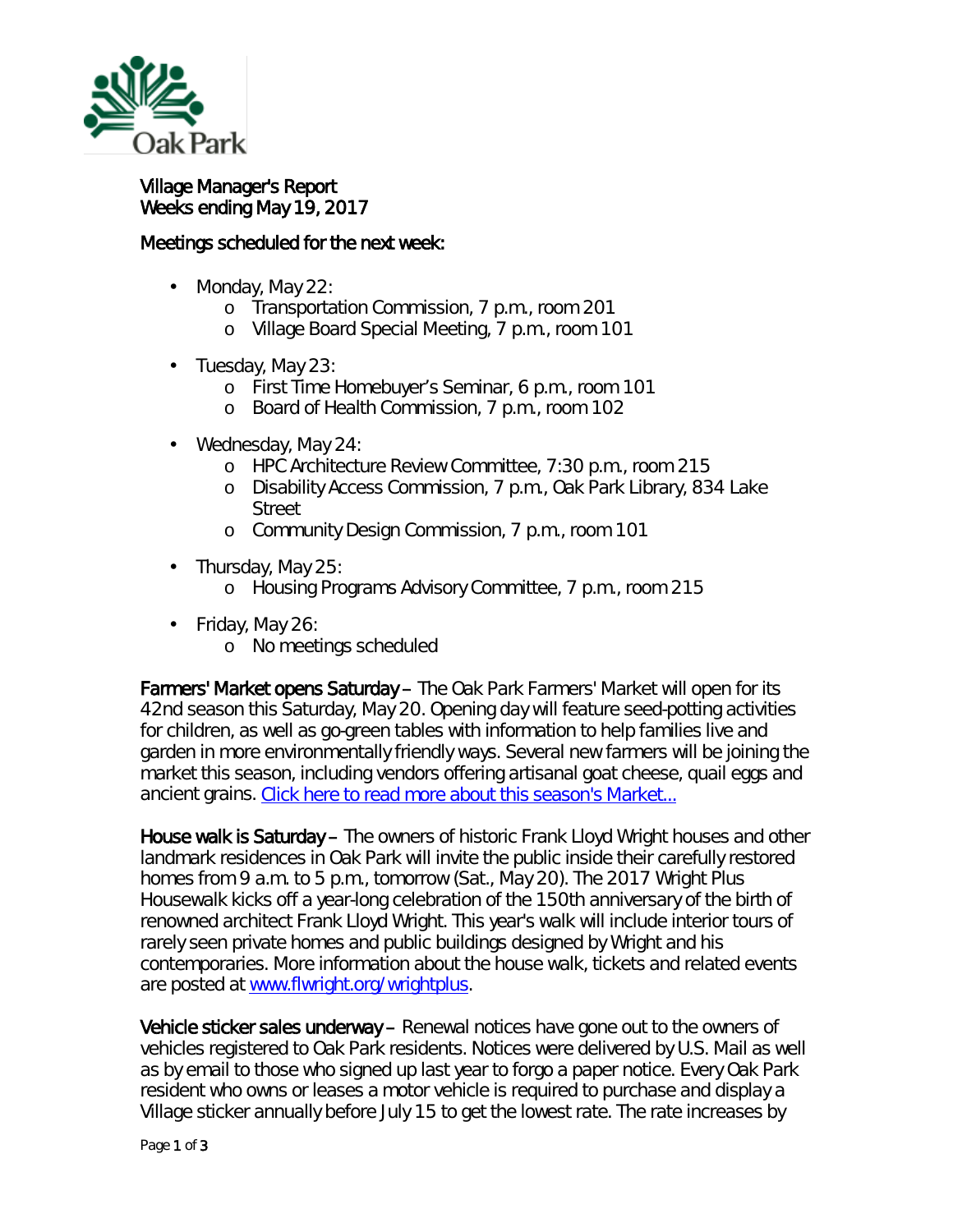\$20 after the deadline. Failure to display a valid Village sticker could result in a \$75 ticket. [Rates vary by type of vehicle](http://www.oak-park.us/sites/default/files/parking/2017-vehicle-sticker-rates.pdf) and a current vehicle sticker is needed to purchase a parking permit.

Parking revenue update – The Parking and Mobility Services Department has released the revenue summary for March, which provides a detailed look at the firstquarter 2017 activity. First-quarter revenues are tracking closely with 2017 budget projects. The data indicates that the shift from hourly meter parking to hourly garage parking is consistent with the loss of the metered surface lots where the Emerson redevelopment project is being constructed between Lake Street and North Boulevard. [Click here to read the complete first-quarter report…](http://www.oak-park.us/sites/default/files/456678891/2017-05-05-parking_revenue_summary_-_march_2017.pdf)

Chicago Avenue streetscape/resurfacing – The roadway surface is being removed between Harlem and Belleforte avenues in preparation for resurfacing of this final section of Chicago Avenue remaining from last's year complete resurfacing from Harlem to Austin Boulevard. Crews continued striping streets this week from Belleforte east to Austin. Work on the sidewalks and curbs should be completed within about two more weeks.

**Downtown construction update** - Underground work continued this week for streetlights at the Emerson project site downtown. Work is scheduled to continue next week, but should not affect traffic on Lake Street. The sidewalk and parking lane on the south side of Lake Street by the project site will be closed during May from the new Maple Avenue to the east side of the development site. Meanwhile, Comcast has installed most of the fiber optic line that will serve the Emerson development and nearby businesses downtown. Work this week by Comcast crews included trenching through the Marion Street and North Boulevard intersection. Related work in the nearby surface parking lot (Lot 10) is completed, but limited paving and curb repairs are set for next week to address a drainage issue at the southeast corner of the parking lot.

Water/sewer main improvements - Water main replacement on Taylor Avenue between Harrison and Flournoy streets is nearing completion. The existing water main on Taylor will be closed next week as customer services are moved to the new main. The work will involve a brief water shutoff to customers on Harrison Street between Lombard and Lyman avenues. Staff has worked with the local businesses to minimize disruptions caused by the temporary loss of water. The contractor will complete remaining underground work within the next week and then begin replacing curbs and sidewalks as needed as well as pavement. The construction site will be barricaded and separated from the Blooming on Harrison festival tomorrow (Sat. May 20). Final concrete work on Highland Avenue between Madison Street and Jackson Boulevard likely will begin next week and take about two weeks to complete, with final paving to follow.

Page 2 of 3 Alley improvements – Underground drainage improvements continued this week on alley segments being reconstructed, while pavement removal continued on the alley north of Thomas Street between Fair Oaks and East avenues, the ninth alley segment of the season. Thirty one residents within the boundaries of the alley projects have elected to have their private garage aprons replaced as their alleys are reconstructed, allowing them to take advantage of the Village's contract unit price, which is lower than the cost a single property owner would pay to hire a contractor.